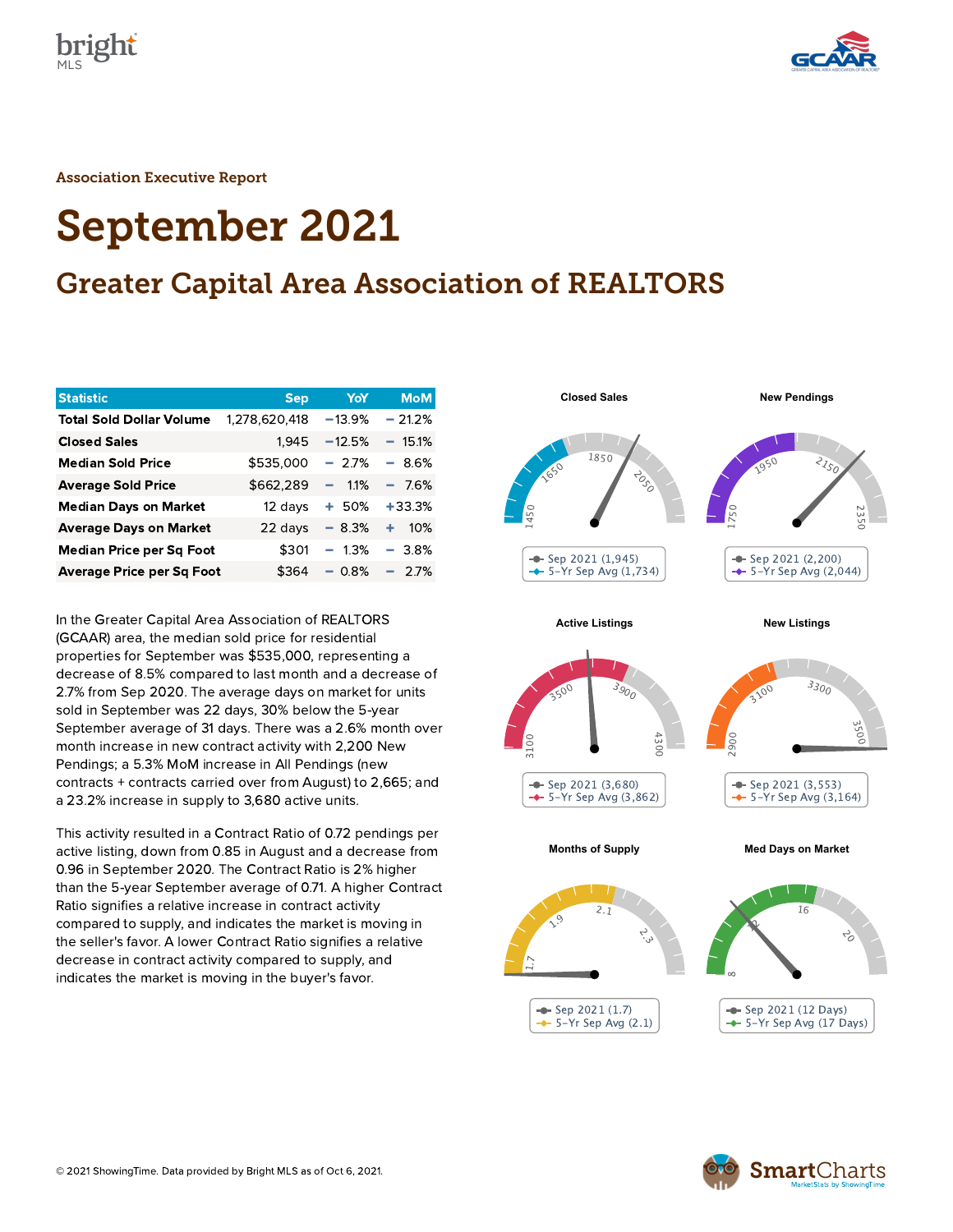



### Closed Sales











#### Closed Sales vs. New Pendings



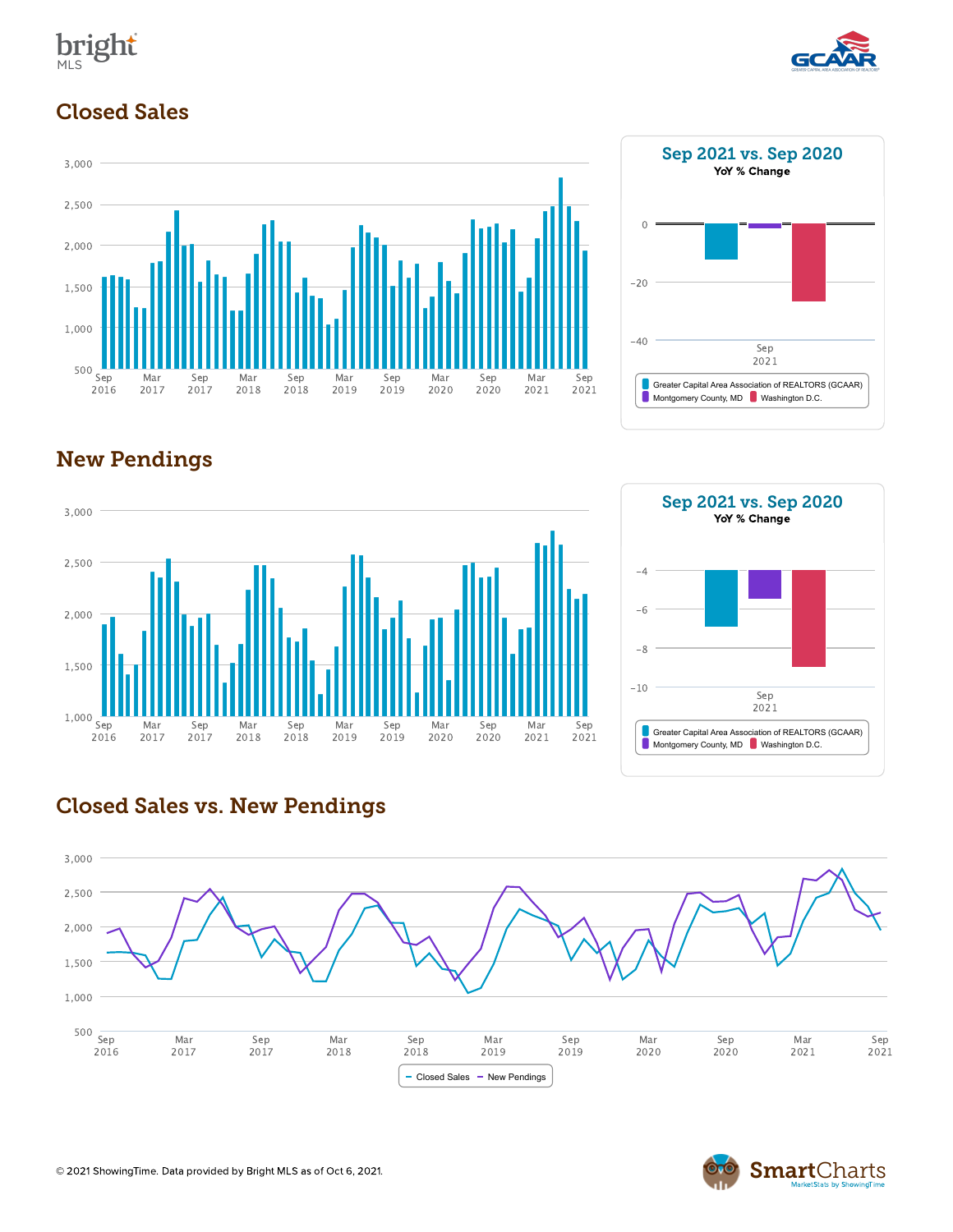



## Median Sale Price





# Average Sale Price





#### Median vs. Average Sale Price